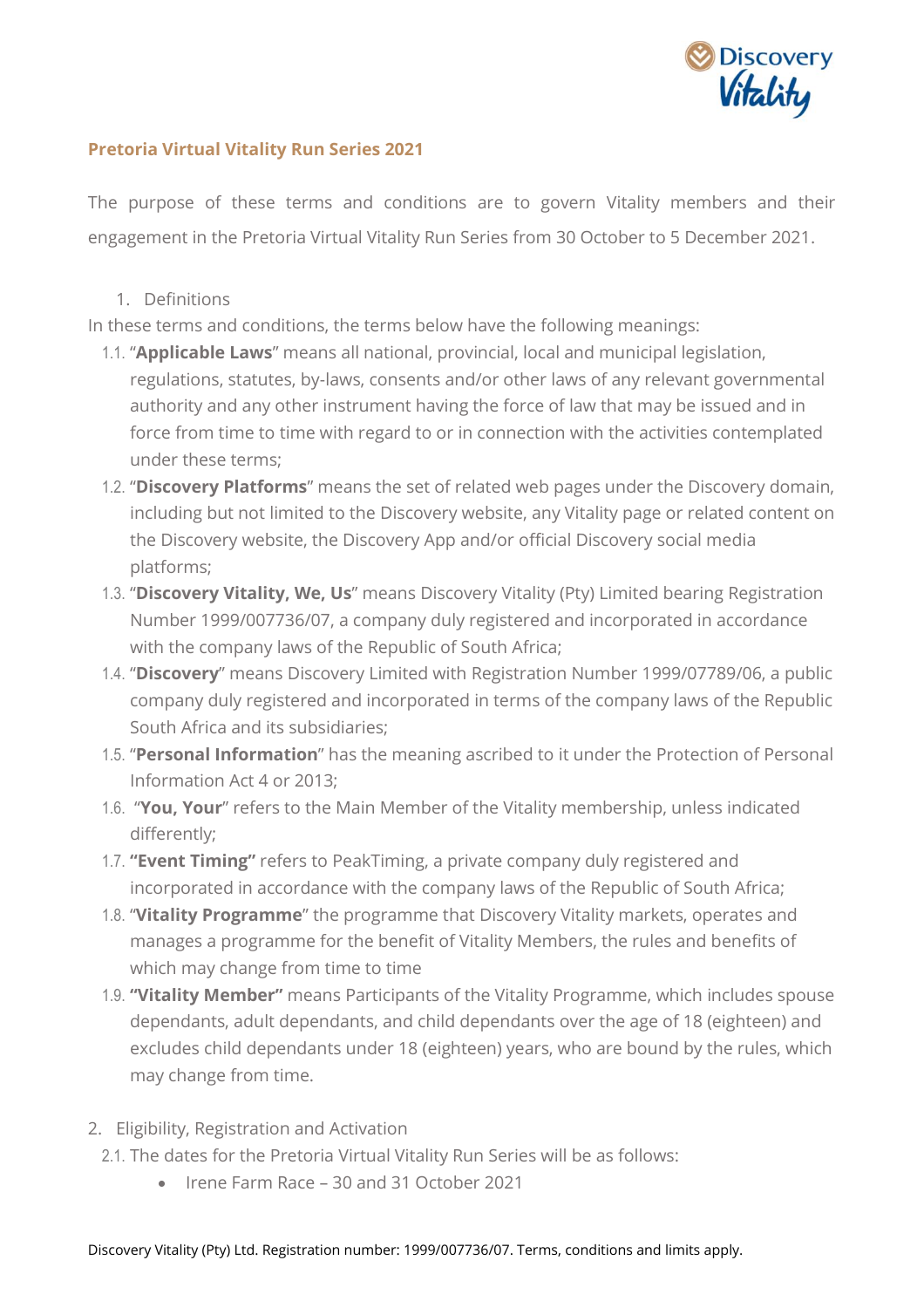

- Tom Jenkins Challenge 20 and 21 November 2021
- BDS Challenge 4 and 5 December 2021

Members will have the option to take part in the Tom Jenkins Challenge live (in-person) or virtually.

## **In-person**

- Date: 20 November 2021
- Venue: Union Building
- Distance: 5km, 10km and 21km
- Entry fee: R90 for 5km and 10km R130 for 21km
- You will have to purchase a temporary licence online if you are attending the race in-person, prices are R40 for 10km and 21m

## **Virtual**

- Date: 20 November 2021 or 21 November 2021 (if you want to run the event route virtually you can on 20 November 2021 from 10am)
- Venue: Anywhere in South Africa
- Distance: 5km, 10km and 21km
- Entry fee: R90
- 2.2. Anyone within the country may participate in the Pretoria Virtual Vitality Run Series. Vitality Members will earn 600 Vitality points for completing and tracking a run or walk of at least 5km. The maximum number of points a member can earn per run series event will be 600 points. (Example: If a member runs on both the Saturday and Sunday they won't earn double points, only 600 points will be awarded for one of the two days).

2.3. Members can choose between a 5km, 10km and 21km distance for each event.

## **Please note**:

- Accumulative steps and distance over a day won't be eligible for points.
- A workout needs to be started and ended within an acceptable time frame for the distance completed. If your fitness device cannot track a start/stop workout, please download the Strava app and [link it to the Discovery Vitality app](https://www.youtube.com/watch?v=d1edwtXl464) to record your workout.
- Participants may complete a minimum distance of 5 km and record a walking or running workout on their fitness device or Strava App that is linked to the Discovery app. When selecting a walk workout, 5 km needs to be completed within 2 hours.
- Make sure to sync your fitness device after each event to ensure Discovery Vitality receives your data.
- Vitality points will reflect 5 to 7 working days after completing each event.
- 2.4. The terms of the Pretoria Virtual Vitality Run Series do not apply to any dependants under the age of 18 (eighteen) years.
- 2.5. In order to qualify for 600 Vitality points, participants will have to either track their workouts on a qualifying fitness device, or the Strava mobile fitness tracking application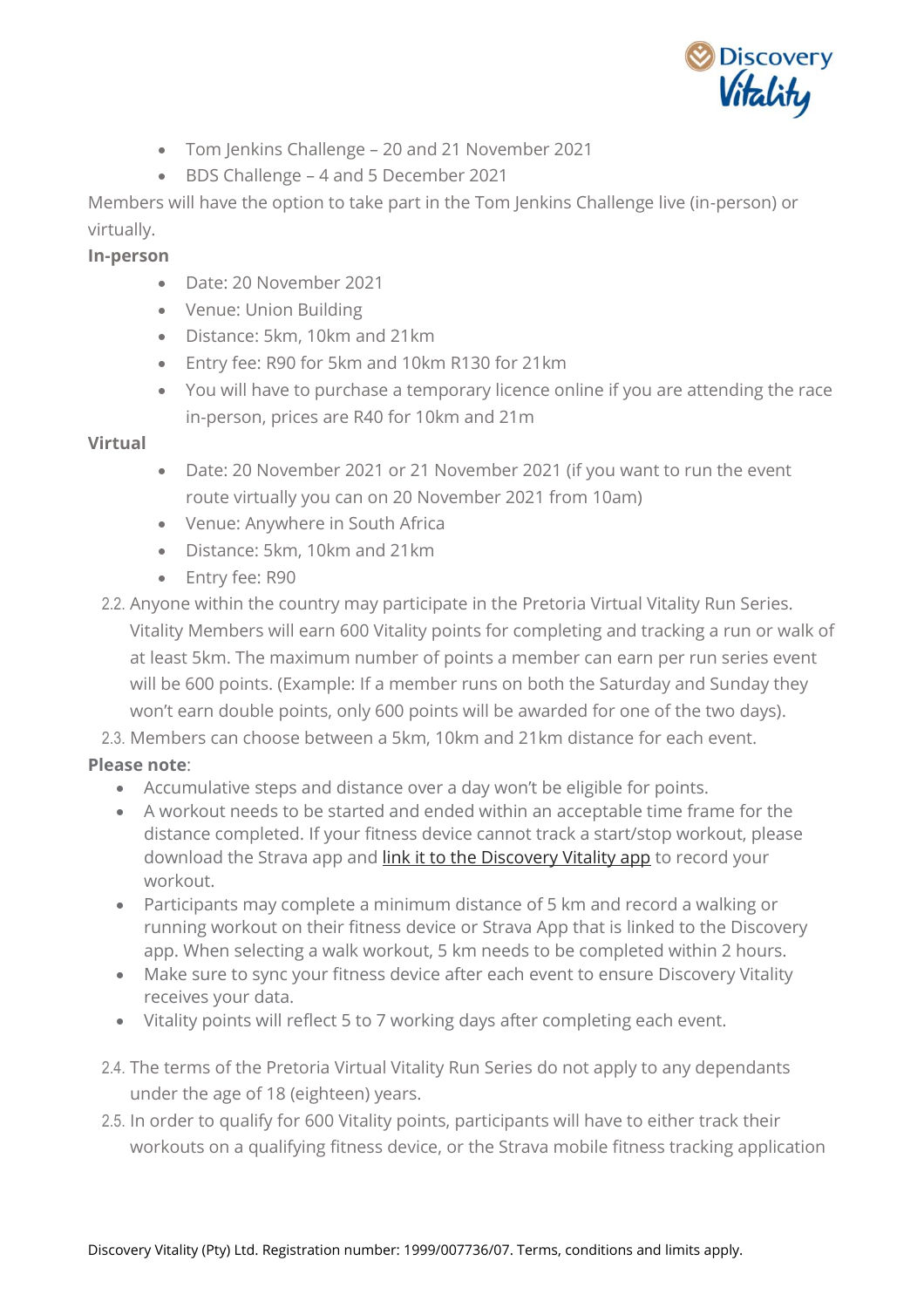

if not in possession of a fitness device. The fitness device or Strava mobile fitness tracking application needs to be linked to the Discovery App.

- 2.6. By registering for the event, You accept the terms and conditions and You acknowledge and consent that Your data (name, surname, ID number or passport number and email address) will be shared with Discovery Vitality and authorised third parties for purposes of awarding points.
- 2.7. Over and above the entry cost, usage of mobile fitness tracking and Discovery applications may be subject to data charges as determined by your mobile service provider.
- 2.8. By participating in the Pretoria Virtual Vitality Run Series, You agree to the limits, terms and conditions that Discovery Vitality, our partner network and third parties associated with the programme may share your Personal Information for purposes of administering the benefit, which includes but is not limited to the awarding of points.
- 2.9. You acknowledge that it is Your responsibility to consult a healthcare provider before engaging in this event in respect of Your past or present injury, illness, health problems or any conditions or medication that may affect Your participation in the programme at any point in time.
- 2.10. You warrant that the relevant medical checks have been completed and that there are no medical restrictions to Your engagement in the Pretoria Virtual Vitality Run Series events.
- 2.11. Vitality Members acknowledge this is a Vitality event and Vitality Member's data will be used towards points allocation, and your data will flow via Event Timing towards this purpose. This is according to the [Vitality Main rules.](https://www.discovery.co.za/portal/individual/vitality-rules)
- 2.12. Any Personal Information relating to the participants will be used in accordance with the Protection of Personal Information Act 4 of 2013 ("POPI").
- 3. Engagement
- 3.1. The following will be considered as a valid completion of the Pretoria Virtual Vitality Run Series for purposes of being awarded 600 Vitality points:
- 3.1.1. Completing a run or walk on the above mentioned dates of a distance of at least 5km.
- 3.1.2. Tracking the workout on either a qualifying fitness device or the Strava mobile fitness tracking application if not in a possession of a fitness device, which has been linked to the Discovery application. Vitality fitness points will only be awarded for one fitness activity a day. If two fitness activities are completed in one day, then the higher points between the two will be awarded. The maximum amount of points awarded for fitness activity per day is 300 Vitality points. If a member earns 300 Vitality points from their fitness device, and complete the event on the same day, the member will only be awarded 600 Vitality points for the event, as it would be the higher points between the two activities.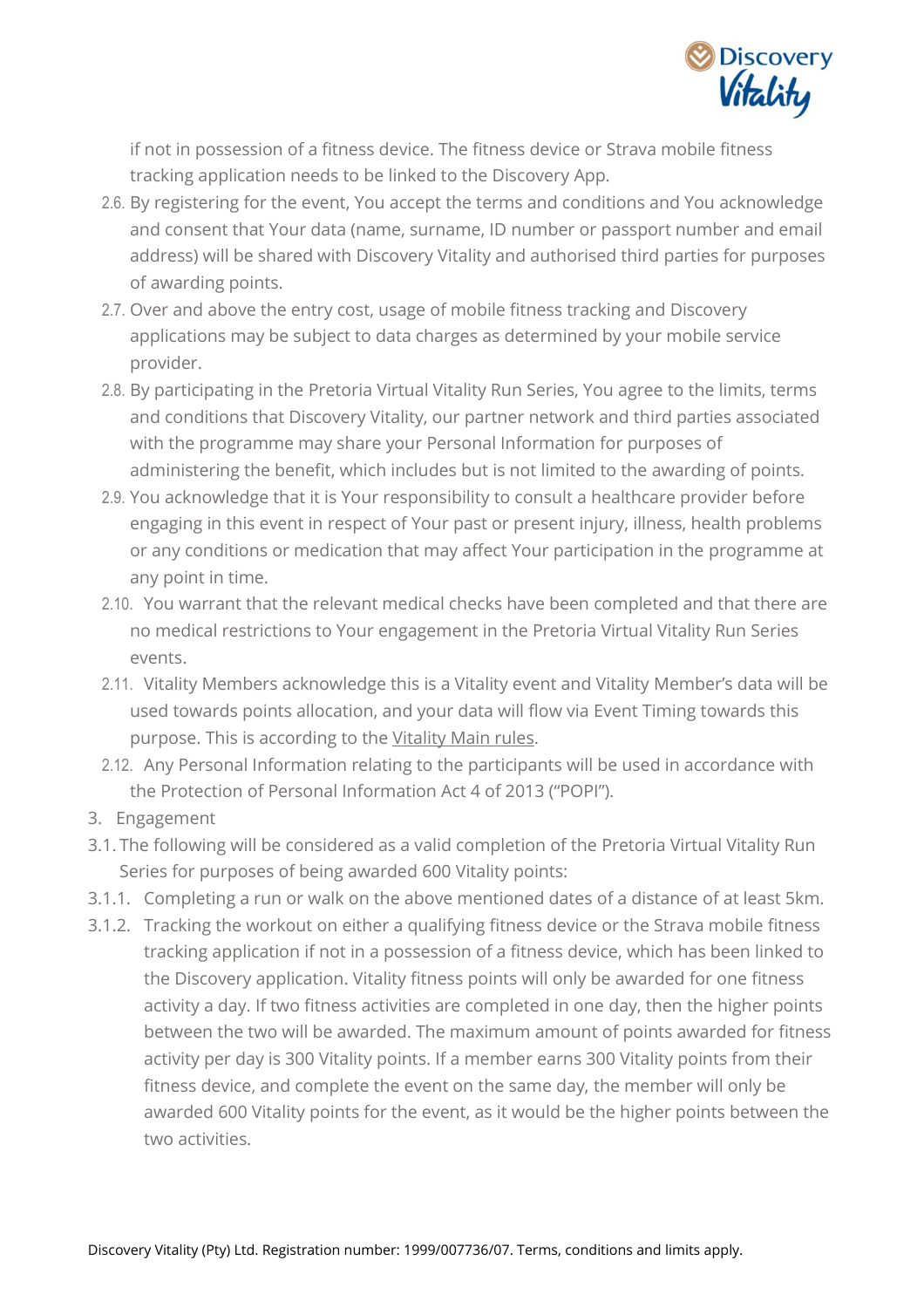

- 4. By engaging in the Pretoria Virtual Vitality Run Series, you warrant that you have read, understood and agree to be bound by these terms and conditions, as well as the Vitality Main Rules as they may be amended, updated or revised from time to time. Any transgressions of the rules of the Pretoria Virtual Vitality Run Series by You shall be subject to the conditions as set out in the [Vitality main rules](https://www.discovery.co.za/portal/individual/vitality-rules) or the Main Rules governing ancillary programmes, whichever is applicable to you.
- 5. Discovery Vitality encourages honest and accurate logging of workout sessions and will conduct random audits to check the validity of the events that Members log. It is your duty to ensure that your engagement in the Pretoria Virtual Vitality Run Series is free from any fraudulent activity.
- 6. By selecting to participate in the Pretoria Virtual Vitality Run Series, you accept the terms and conditions governing your participation in the Pretoria Virtual Vitality Run Series and indemnify Discovery Vitality, its holding company, subsidiaries, any of its affiliated and/or constituent bodies, and directorates and or/or any representative, employee, servant or agent of the a foregoing bodies or persons against any claim whatsoever and howsoever arising which may be made against them or any of them by any person and/or against any liability which may be incurred by you and/or any damage arising directly or indirectly out of any act or omission of any nature whatsoever, whether negligent or otherwise (including gross negligence), on our part.
- 7. By accepting these terms and condition when you activate and engage in workout, You consent to Discovery Vitality processing your Personal Information for the purposes of administering the Vitality programme. You consent to Discovery Vitality sharing and procuring your Personal Information with and from contracted third parties, only insofar as it relates to the administration of the Programme, who may require such information in order to render a service to You and only if such contracted third party agrees to keep the information confidential.
- 8. Data costs may apply as a result of engagement in the Pretoria Virtual Vitality Run Series. Discovery Vitality shall not be liable for any data costs that may associated with your engagement in the Pretoria Virtual Vitality Run Series as well as your internet connection, this remains the responsibility of the Member.
- 9. The following will apply to member's engagement in the Pretoria Virtual Vitality Run Series:
- 10. The [Vitality main rules](https://www.discovery.co.za/portal/individual/vitality-rules) apply at all times;
- 11. All activities done in conjunction with or as a result of the Pretoria Virtual Vitality Run Series are done voluntarily and solely at your own risk. Discovery Vitality shall not be liable for any injuries, damages or health problems that may arise as a result of any information, products or services obtained from all communications including, without limitation, workouts, training programmes or information.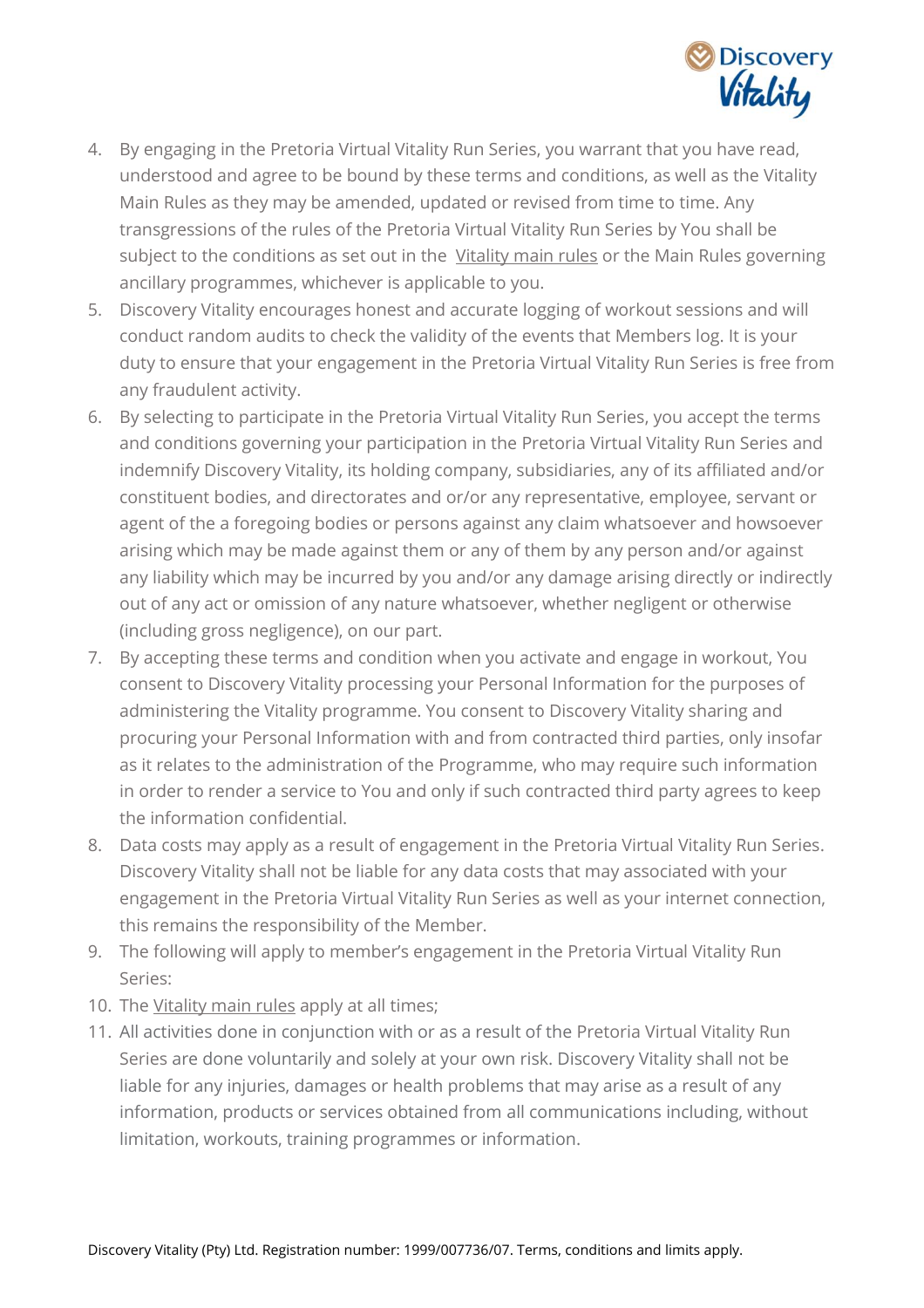

- 12. All content provided through Vitality, including all text, communication, photographs, images, illustrations, graphics, audio, video and audio-video clips, and other materials, whether provided by us or by other users or third parties is not intended to be and should not be used in place of (a) the advice of your physician or other medical professionals, (b) a visit, call or consultation with your physician or other medical professionals, or (c) information contained on or in any product packaging or label. Should you have any health related questions, please call or see your physician or other healthcare provider promptly. Should you have an emergency, call your physician immediately. You should never disregard medical advice or delay in seeking medical advice because of any content presented on the Discovery Platforms and you should not use the Discovery Platforms or any content on the Discovery Platforms for diagnosing or treating a health problem. The transmission and receipt of any content, in whole or in part, or communication via the internet, e-mail or other means does not constitute or create a doctor-patient, therapistpatient or other healthcare professional relationship.
- 13. You expressly agree that we do not assume responsibility for the inspection, supervision, preparation, or conduct of any contest, athletic activity or event that involves a Vitality benefit.
- 14. You expressly agree to release Discovery Vitality and Discovery (the "released parties") from any and all liability connected and understand that under no circumstances will Discovery Vitality and/or Discovery be liable for any injury or damages, including consequential or indirect damages or for any delictual liability of any nature whatsoever suffered by you as a consequence of your participation in the Pretoria Virtual Vitality Run Series which is inclusive, but not limited to your physical activities. You also agree that in no event shall the released parties be liable to you or any third party for any direct, indirect, punitive, incidental, special or consequential damages arising out of or in any way connected with (a) your use or misuse of Vitality, (b) your use or misuse of equipment or programs created or licensed by us while engaged in activities, (c) your dealings with third party service providers or advertisers available through Vitality, (d) any delay or inability to use benefits on Vitality experienced by you, (e) any information, software, products, services or content obtained through Vitality, whether based on contract, strict liability or otherwise, even if we have been advised of the possibility of damages.
- 15. By participating in the event/s you shall ensure that you comply with the government regulations at all times material to your participation in the Pretoria Virtual Vitality Run Series. It is Your duty to familiarise yourself with the Applicable Laws and the permitted conduct.
- 16. Please note that the Pretoria Virtual Vitality Run Series is organized within the realm of the Applicable Laws in relation to the national social distancing regulations in the Republic of South Africa. At all material times, the ambit of the Applicable Laws will apply. We encourage all Vitality Members to keep socially distanced from other athletes. Discovery